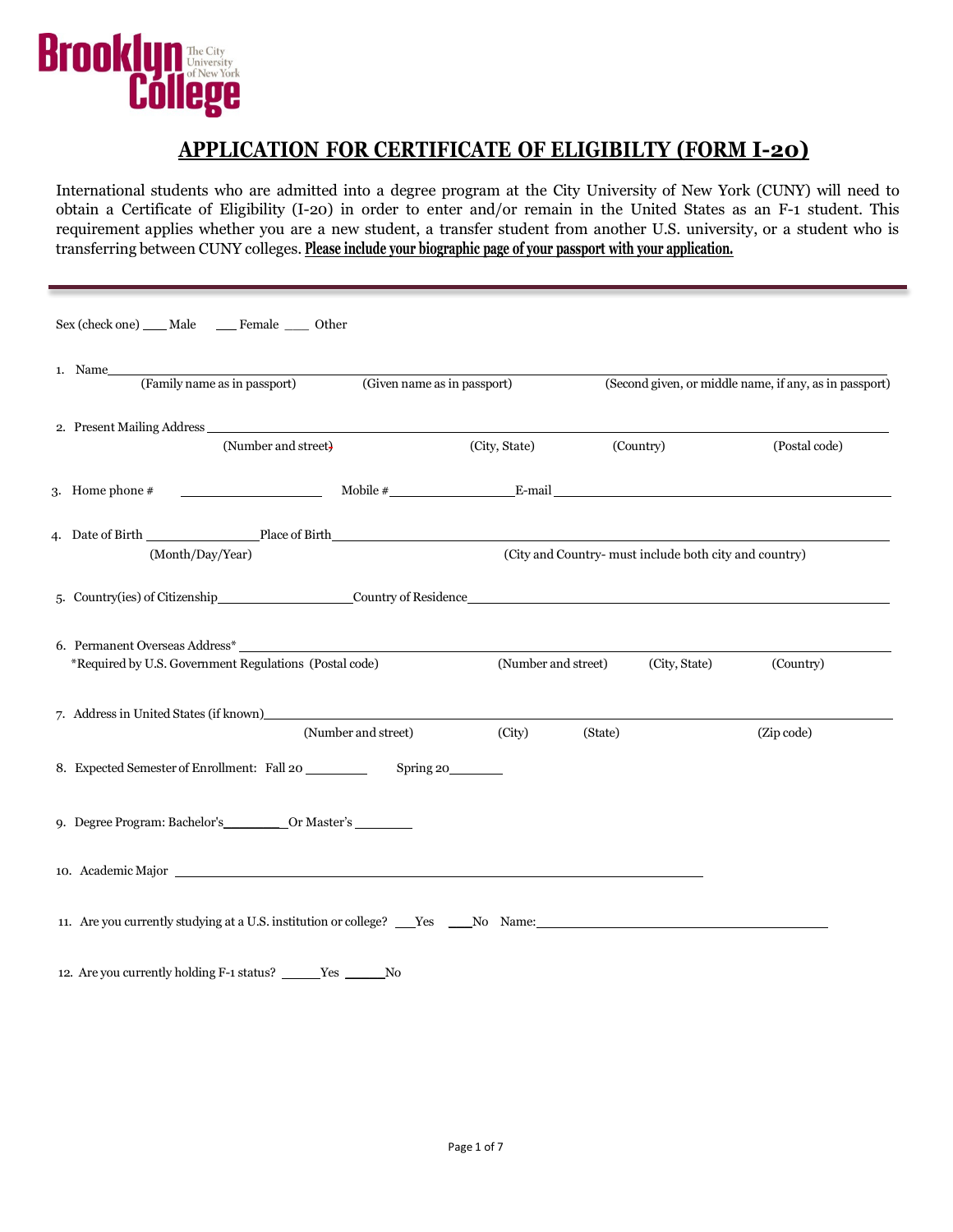# **ONLY TO BE COMPLETED BY APPLICANTS ALREADY IN THE UNITED STATES**.

If you are currently in the United States, please indicate your immigration status. Attach a copy of the passport pages with the passport number, expiration date of passport, and the U.S. visa stamp. Include copies of both sides of the I-94 for yourself and accompanying family members.

|                                                                                                                                                                                                                                | I-94 Admission Number: |                                        | (Attach copies of ALL your previously issued I-20 forms) |
|--------------------------------------------------------------------------------------------------------------------------------------------------------------------------------------------------------------------------------|------------------------|----------------------------------------|----------------------------------------------------------|
|                                                                                                                                                                                                                                |                        |                                        | SEVIS # N                                                |
| 15. Current U.S. School Name: 2008 Contract the Contract of the Contract of the Contract of the Contract of the Contract of the Contract of the Contract of the Contract of the Contract of the Contract of the Contract of th |                        |                                        |                                                          |
| (Number and street)                                                                                                                                                                                                            | (City)                 | (State)                                | (Zip code)                                               |
| 17. Other Immigration Status (if applicable, specify type)                                                                                                                                                                     |                        |                                        |                                                          |
| 18. I-94 Admission Number                                                                                                                                                                                                      |                        | $I-94$ Expires on:<br>(Month/Day/Year) |                                                          |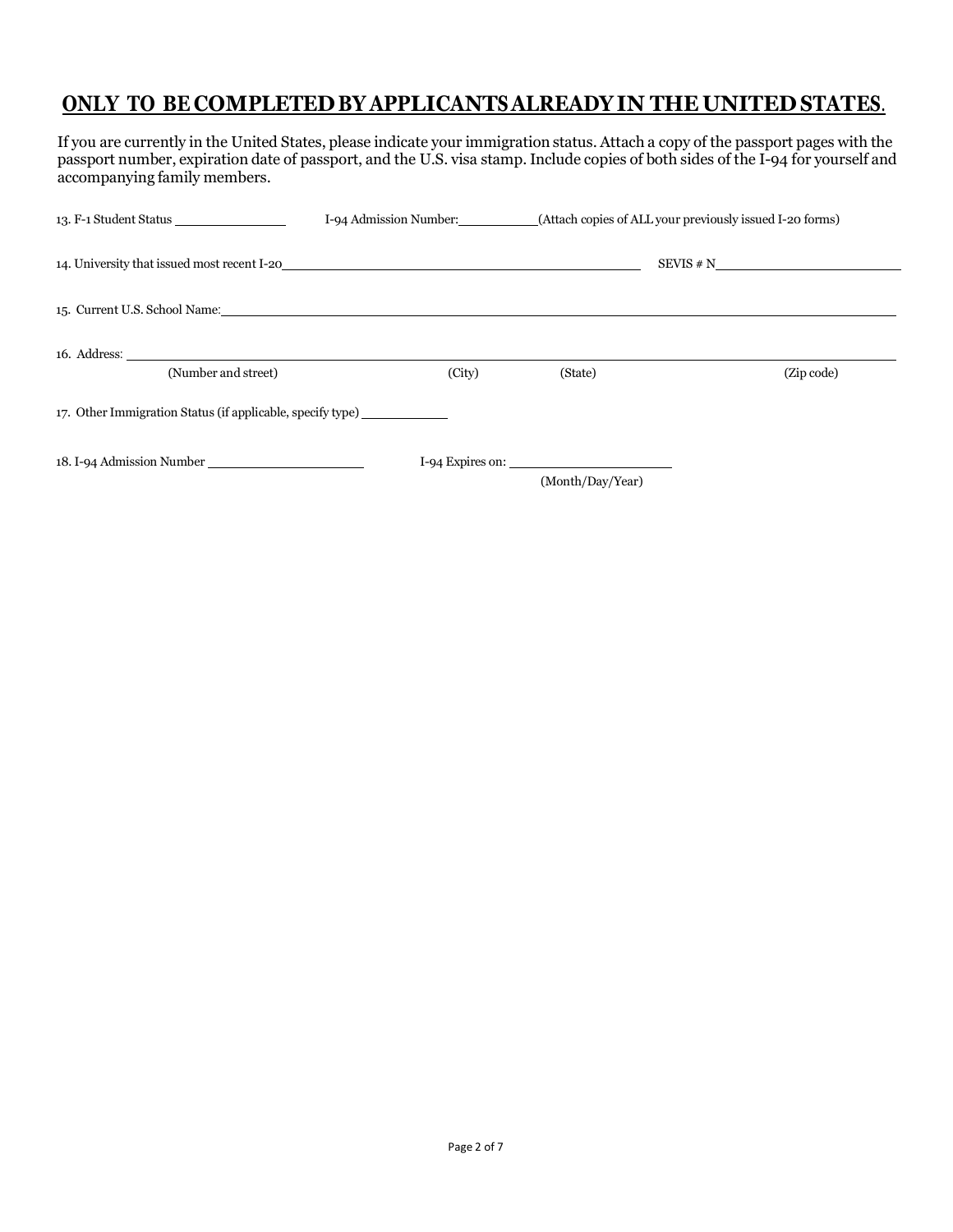# **DECLARATION AND CERTIFICATION OF FINANCES**

Please indicate the source and amount of your financial support for the first four years of study for bachelor's degree candidates or the first two years for a master's degree. Brooklyn College requires that you provide documentation of guaranteed support for the first year and projected support for future years. Note that costs may increase 7 percent to 10 percent annually. Total amounts must meet or exceed the estimate of expenses (see "Sponsor Supporting Evidence" page).

U.S. immigration authorities require colleges to receive satisfactory financial certifications from prospective students before issuing an I-20. Therefore, you must attach original documents for each source of financial support you indicate. Please refer to the "Sponsor Supporting Evidence" page for a list of acceptable supporting documents. Be sure to have an additional set of original documents for your appointment at the U.S. consulate or embassy overseas.

Complete and send in this page with your application. Provide as much detail as possible.

### **ONLY ORIGINAL DOCUMENTS FROM EACH SOURCE OF FINANCIAL SUPPORT IS ACCEPTABLE. FINANCIAL DOCUMENTS CANNOT BE OLDER THAN THREE MONTHS.**

|                                                                                                                                                                                                                                 |                              | (Amount in U.S. Dollars) |                        |                       |                               |
|---------------------------------------------------------------------------------------------------------------------------------------------------------------------------------------------------------------------------------|------------------------------|--------------------------|------------------------|-----------------------|-------------------------------|
|                                                                                                                                                                                                                                 | Guaranteed                   |                          | Projected              | Projected             | Projected                     |
|                                                                                                                                                                                                                                 | Support<br><b>First Year</b> |                          | Support<br>Second Year | Support<br>Third Year | Support<br><b>Fourth Year</b> |
| <b>A. STUDENT</b>                                                                                                                                                                                                               |                              |                          |                        |                       |                               |
| Name: Name and the second state of the second state of the second state of the second state of the second state of the second state of the second state of the second state of the second state of the second state of the sec  |                              |                          |                        |                       |                               |
|                                                                                                                                                                                                                                 | \$                           |                          |                        |                       |                               |
|                                                                                                                                                                                                                                 |                              |                          |                        | Location Location     | (Country)                     |
| The student must provide the following documents in English:<br>1) Bank officer's summary statement of account history.<br>2) Stock brokerage account statements, if any.<br><b>B. PARENTS AND/OR OTHER INDIVIDUAL SPONSORS</b> |                              |                          |                        |                       |                               |
| Name                                                                                                                                                                                                                            |                              |                          |                        |                       |                               |
| Relationship to student the contract of the contract of the contract of the contract of the contract of the contract of the contract of the contract of the contract of the contract of the contract of the contract of the co  |                              |                          |                        |                       |                               |
|                                                                                                                                                                                                                                 |                              |                          |                        |                       |                               |
|                                                                                                                                                                                                                                 |                              |                          |                        |                       |                               |
| Relationship to student                                                                                                                                                                                                         |                              |                          |                        |                       |                               |

**\$ \$ \$ \$**  Name Relationship to student **\$ \$ \$ \$**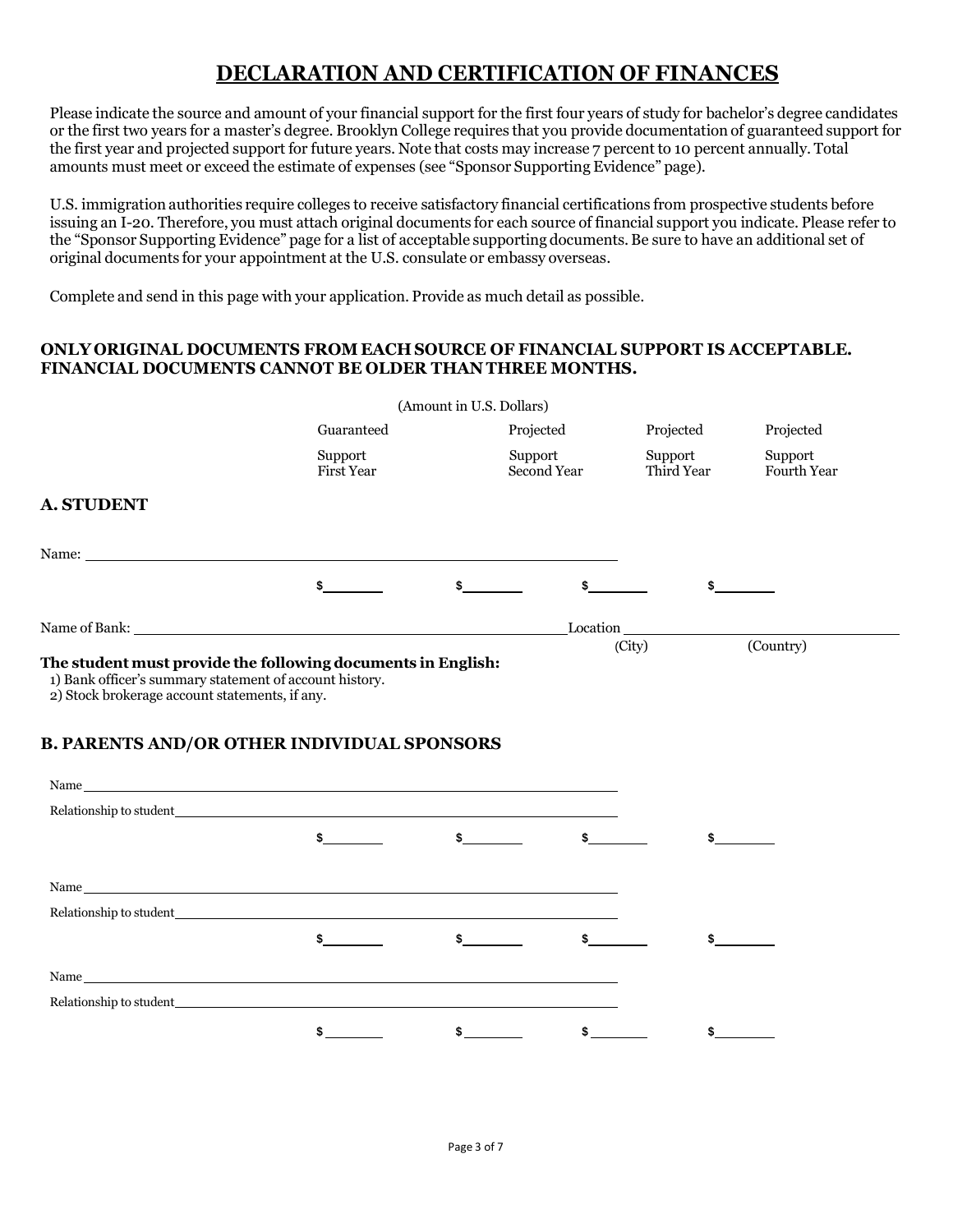### **C. GOVERNMENT, UNIVERSITY OR OTHER SPONSOR**

| Source 1.                                                                                                                               |  |  |  |  |  |
|-----------------------------------------------------------------------------------------------------------------------------------------|--|--|--|--|--|
|                                                                                                                                         |  |  |  |  |  |
| Source 2.                                                                                                                               |  |  |  |  |  |
|                                                                                                                                         |  |  |  |  |  |
| Source 3.                                                                                                                               |  |  |  |  |  |
| (Attach current, signed official copy of the terms of sponsorship, including amount of support in U.S. dollars for the period covered.) |  |  |  |  |  |
|                                                                                                                                         |  |  |  |  |  |
|                                                                                                                                         |  |  |  |  |  |
| <b>Grand Total</b>                                                                                                                      |  |  |  |  |  |
| (Each total must equal the estimate of expenses for year.)                                                                              |  |  |  |  |  |

## **BROOKLYN COLLEGE CANNOT ISSUE AN I-20 UNTIL YOU MEET ALL THE REQUIREMENTS FOR FINANCIAL DOCUMENTATION.**

By signing my name to this form, I certify that the information above is a correct statement of my arrangements for financing my studies at Brooklyn College.

| Stude<br>3.334<br>910 | Dat |
|-----------------------|-----|
|                       |     |

Please print name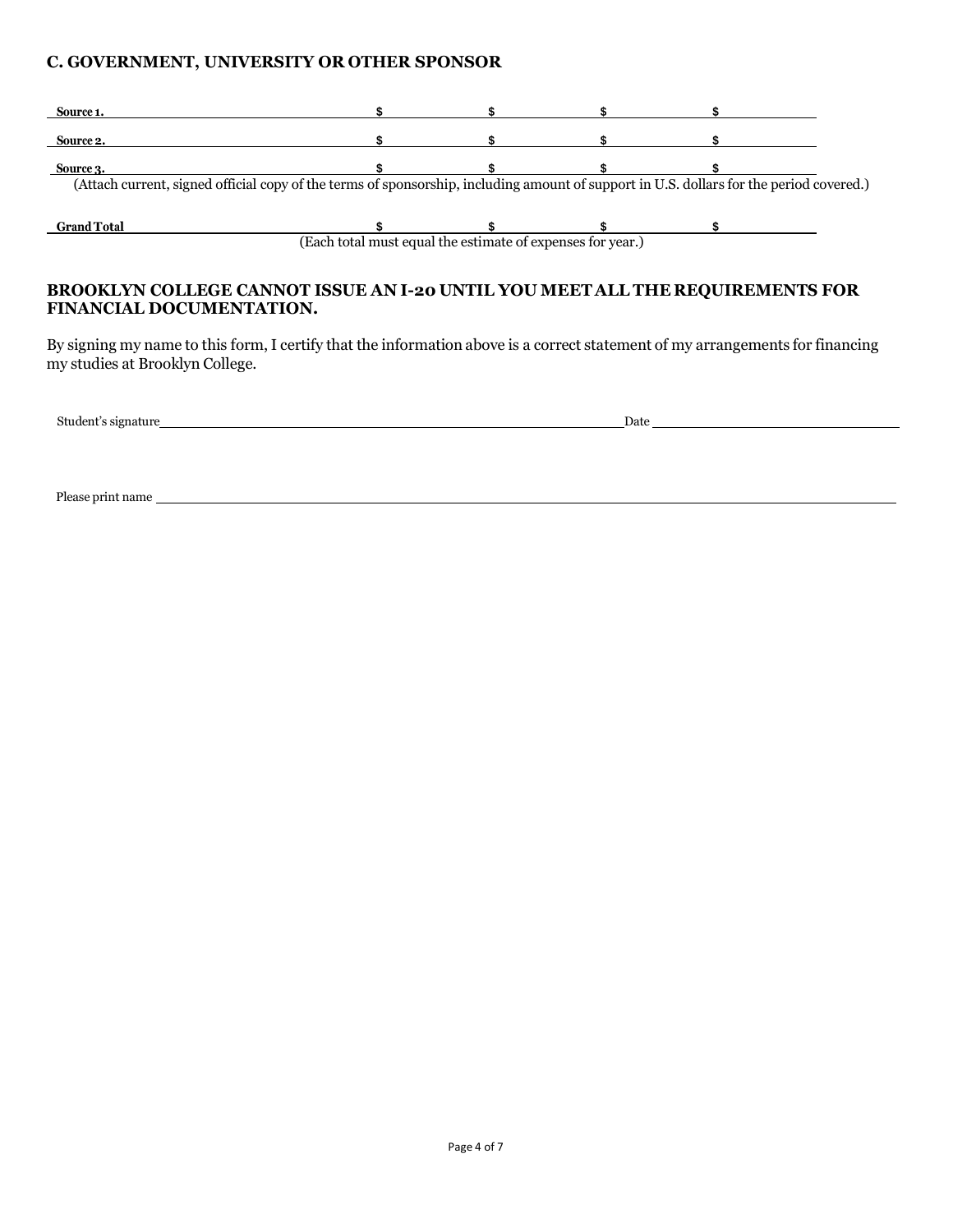# **AFFIDAVIT OF SUPPORT**

This form is for individuals using their own income and/or savings to support a student. It must be completed by the person who will provide the student with full or partial financial support and/or room and board during the student's course of study at Brooklyn College.

### **SPONSORS PROVIDING FINANCIAL SUPPORT MUST COMPLETE ITEMS 1–6. SPONSORS PROVIDING ROOM AND/OR BOARD MUST COMPLETE ITEMS 1 AND 7.**

## **SPONSOR INFORMATION**

| $1)$ I,                                                                                                                                                                                                                        |                   |                                                     | , citizen of,                                                                                                         |                   |               |             |
|--------------------------------------------------------------------------------------------------------------------------------------------------------------------------------------------------------------------------------|-------------------|-----------------------------------------------------|-----------------------------------------------------------------------------------------------------------------------|-------------------|---------------|-------------|
|                                                                                                                                                                                                                                | (Name of sponsor) |                                                     |                                                                                                                       |                   | (Country)     |             |
| and residing at the same state of the same state of the same state of the same state of the same state of the same state of the same state of the same state of the same state of the same state of the same state of the same |                   |                                                     |                                                                                                                       |                   |               |             |
| certify the following:                                                                                                                                                                                                         | (Street)          | (City/State)                                        | (Country)                                                                                                             |                   | (Postal code) | (Telephone) |
|                                                                                                                                                                                                                                |                   | 2) I am employed with                               | (Name of employer)                                                                                                    |                   |               |             |
|                                                                                                                                                                                                                                |                   |                                                     |                                                                                                                       |                   |               |             |
|                                                                                                                                                                                                                                |                   | (City/State) (Country)                              |                                                                                                                       |                   | (Postal code) | (Telephone) |
|                                                                                                                                                                                                                                |                   |                                                     | employer statement or verification of annual income must be written in English or come with a certified translation.) |                   |               |             |
|                                                                                                                                                                                                                                |                   | 3) I have \$ (U.S.) on deposit with                 |                                                                                                                       |                   |               |             |
|                                                                                                                                                                                                                                |                   |                                                     |                                                                                                                       |                   |               |             |
|                                                                                                                                                                                                                                |                   | Address of Bank:                                    |                                                                                                                       |                   |               |             |
|                                                                                                                                                                                                                                |                   | (Number and street)                                 |                                                                                                                       | (City)<br>(State) |               | (Zip code)  |
|                                                                                                                                                                                                                                |                   | Attach bank officer's statement of account history. |                                                                                                                       |                   |               |             |
|                                                                                                                                                                                                                                |                   |                                                     |                                                                                                                       |                   |               | (U.S.).     |
|                                                                                                                                                                                                                                |                   |                                                     |                                                                                                                       |                   |               |             |
|                                                                                                                                                                                                                                |                   |                                                     | 4b) I sponsor (number) individuals for immigration in addition to this affidavit.                                     |                   |               |             |
|                                                                                                                                                                                                                                |                   |                                                     |                                                                                                                       |                   |               |             |
| <b>STUDENT SUPPORT INFORMATION</b>                                                                                                                                                                                             |                   |                                                     |                                                                                                                       |                   |               |             |

| 5) This affidavit is executed on behalf of                           |                                                                                                                                | who was born on |                   | She/he is my |                           |
|----------------------------------------------------------------------|--------------------------------------------------------------------------------------------------------------------------------|-----------------|-------------------|--------------|---------------------------|
|                                                                      | (Name of student)                                                                                                              |                 | (Month Day, Year) |              | (Relationship to Sponsor) |
| 6) I hereby certify that I am willing, able and do commit to provide |                                                                                                                                |                 |                   |              | with the annual amount    |
|                                                                      |                                                                                                                                |                 | (Name of student) |              |                           |
| $\mathrm{of}\,\$$                                                    | (U.S.) for her/his tuition, fees and/or living expenses each year during the entire program of study at the City University of |                 |                   |              |                           |
|                                                                      |                                                                                                                                |                 |                   |              |                           |
| New York until                                                       | (Date of sponsorship termination).                                                                                             |                 |                   |              |                           |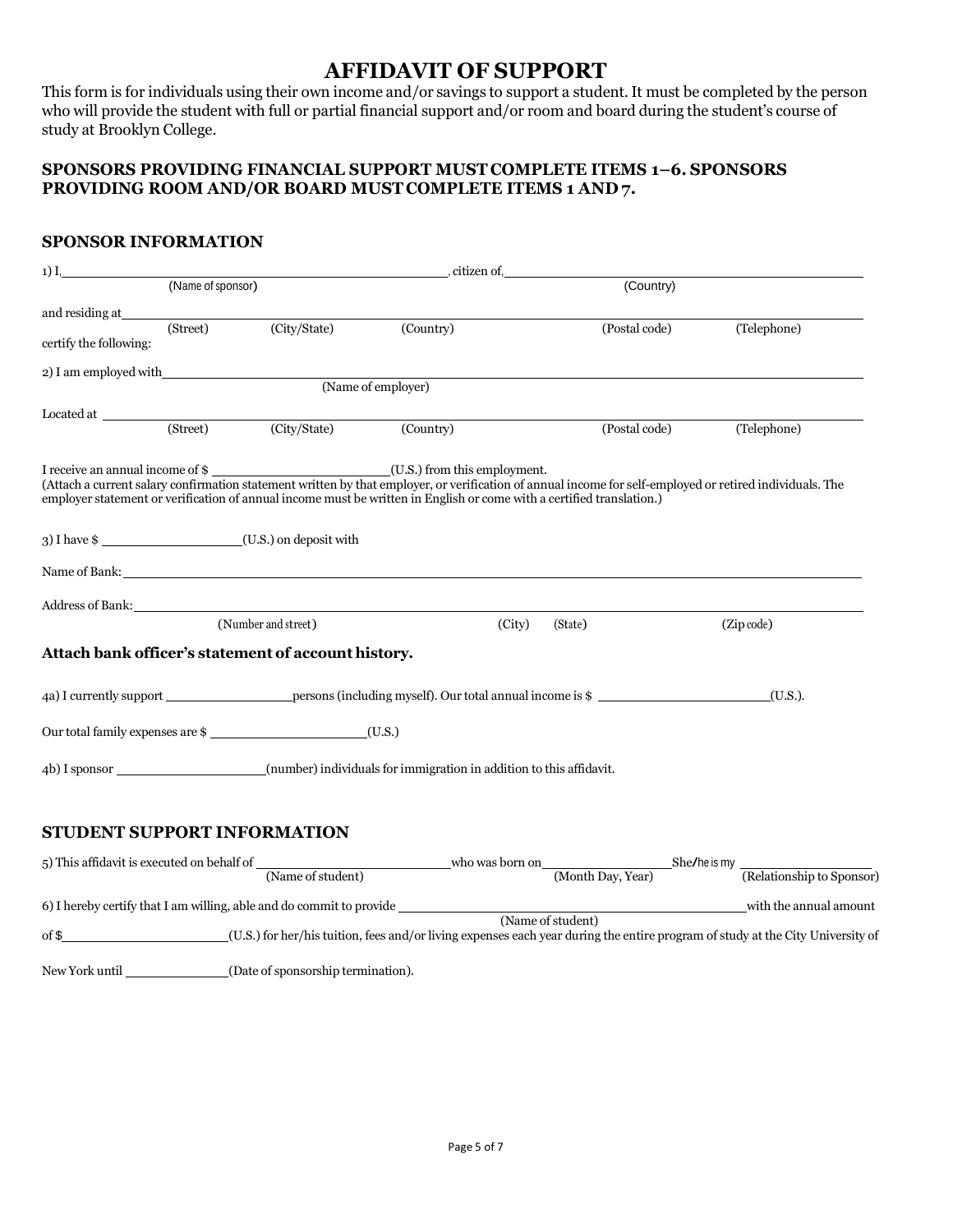### **ROOM AND BOARD SUPPORT INFORMATION**

(To be completed if student will live in the sponsor's home in the United States).

| 7) I hereby certify that I will provide                                                                                                                                                             |        |
|-----------------------------------------------------------------------------------------------------------------------------------------------------------------------------------------------------|--------|
| (Name of student)                                                                                                                                                                                   |        |
| With (check one):                                                                                                                                                                                   |        |
| Room only in my home at the address indicated above (valued at \$18,756)                                                                                                                            |        |
| Full room and board (food) in my home as indicated above (valued at \$22,079) during each year that he/she follows a program of study at the City<br>University of New York.                        |        |
| Note that this value cannot be included in any amount of support being provided in #6, above. Attach a copy of your lease or deed or copy of a statement from<br>your landlord and proof of income. |        |
| By signing my name to this affidavit, I certify that the information above is a correct statement of my agreement to sponsor the student herein named.                                              |        |
| <b>SIGNATURE</b> (This affidavit must be signed.)                                                                                                                                                   |        |
| (Signature of sponsor)                                                                                                                                                                              | (Date) |
| (Please print name)                                                                                                                                                                                 | (Date) |

### **SPONSOR SUPPORTING EVIDENCE**

A sponsor must show sufficient income and/or financial resources to ensure that the student being sponsored will not become a public charge (receive federal or state low-income benefits or services) while in the United States.

Only original documents from each source of financial support are acceptable. Failure to provide evidence of sufficient income and/or financial resources may result in the denial of the student's application for a visa or his or her removal from the United States.

### **ASPONSOR MUSTSUBMIT EVIDENCE OF INCOME AND RESOURCES. FINANCIAL DOCUMENTS CANNOT BE OLDER THAN THREE MONTHS**

A. Written statement from an officer of the bank or other financial institution where the sponsor has accounts, providing the following details regarding the account:

1) Date account opened 2) Total amount deposited for the past year 3) Present balance

B. Statement of your employer on business stationery showing:

1) Date and nature of employment 2) Whether the position is temporary or permanent 3) Salary paid

C. If you are self-employed, please provide:

1) Copy of last income tax return filed or 2) Report of commercial rating concern 3) Schedule of assets with supporting document